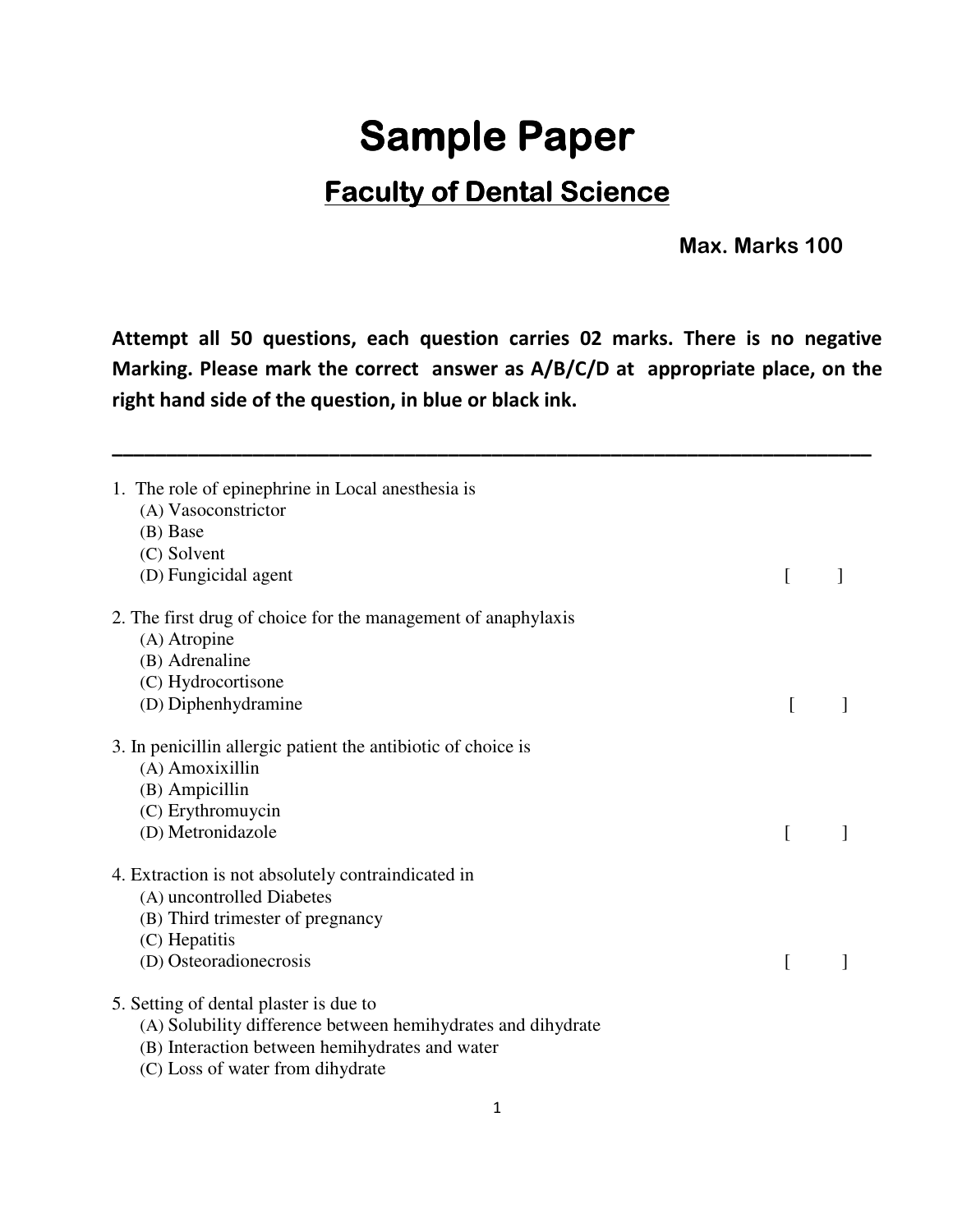| (D) All of the above                                                                                                                                                                                                                                                         | [ |  |
|------------------------------------------------------------------------------------------------------------------------------------------------------------------------------------------------------------------------------------------------------------------------------|---|--|
| 6. Heat hardening is the process done at<br>(A) Heating till 7500 c and slowly cooling<br>(B) Heating quickly upto 4500c and followed by sudden quenching<br>(C) Heating upto 2500 for 15 to 30 min.<br>(D) Heating upto 7500 c and quenching                                | L |  |
| 7. Smear layer can be removed by<br>$(A)$ CaOH<br>$(B)$ ZOE<br>(C) Dilute EDTA<br>(D) Pumice wash                                                                                                                                                                            | L |  |
| 8. Philosophy of "Selective pressure technique" for complete dentures was recommended by<br>(A) Sheldon W.<br>(B) Halperin A.R<br>(C) Boucher C.O                                                                                                                            |   |  |
| (D) House M.M                                                                                                                                                                                                                                                                | [ |  |
| 9. Bennet shift is<br>(A) Lateral movement of the body of the mandible<br>(B) Direct lateral shift of the working side of the condyle<br>(C) Direct lateral shift of the non-working side of the condyle<br>(D) Lateral translation of condyles                              | L |  |
| 10. Modification in Kennedy's classification is:<br>(A) Number of spaces present anterior to the remaining teeth.<br>(B) Number of spaces present after the basic classification.<br>(C) Edentulous spaces posterior to all the teeth.<br>(D) Additional spaces in class-IV. | [ |  |
| 11. The most ideal medium to carry a tooth avulsed half hour previously to the dentist is<br>$(A)$ Cold milk<br>(B) Tap water<br>(C) Wet handkerchief<br>(D) Buccal vestibule                                                                                                | L |  |
| 12. The principal advantage of a functional type of space maintainer is that it<br>(A) Is removable<br>(B) Replaces the tooth/teeth<br>(C) Prevents mesial drift of the adjacent teeth                                                                                       |   |  |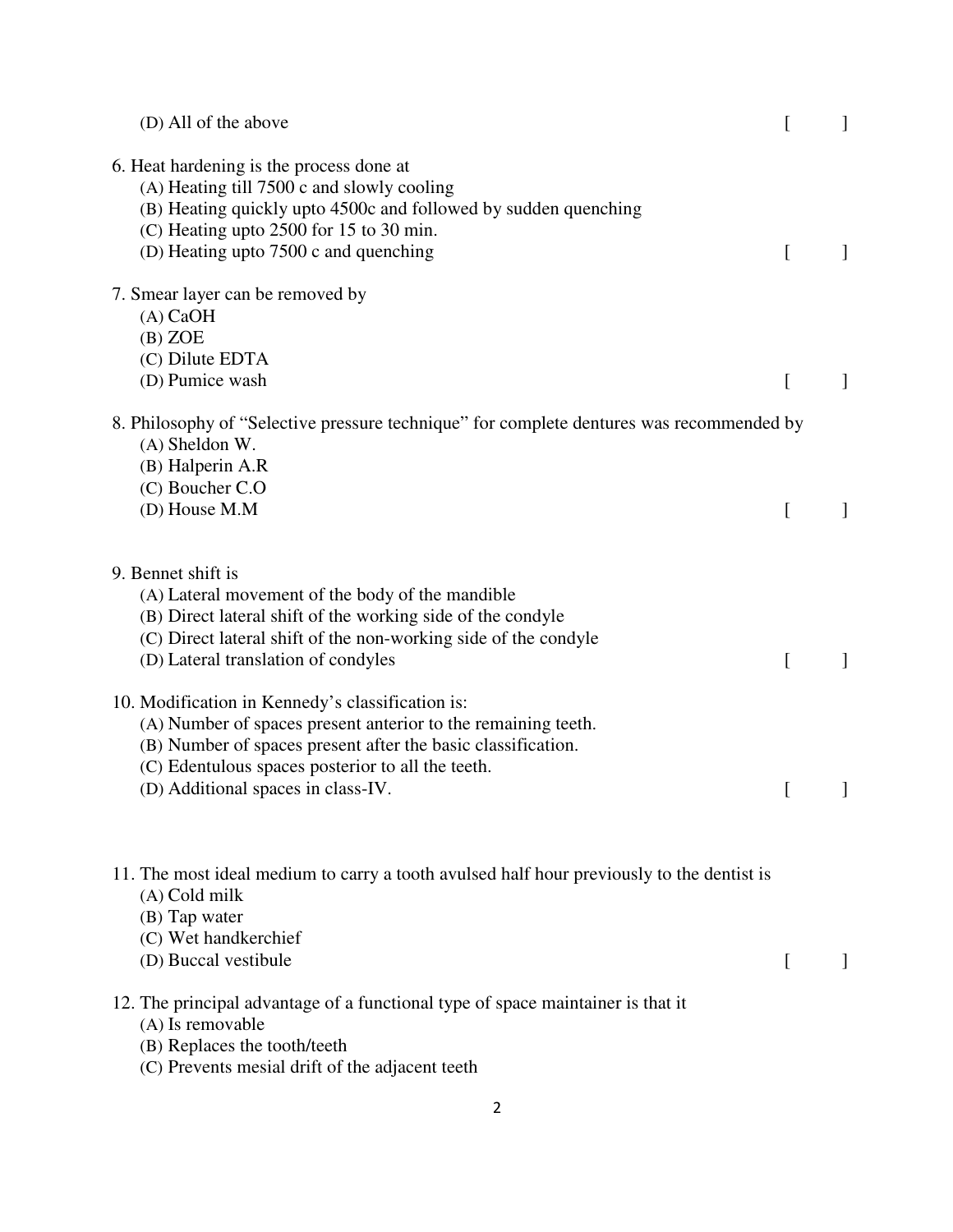| (D) Prevents supraeruption of the teeth of the opposing arch                                                                                                                  | [         | 1 |
|-------------------------------------------------------------------------------------------------------------------------------------------------------------------------------|-----------|---|
| 13. A problem commonly seen after a mandibular nerve block in children<br>$(A)$ Lip biting<br>(B) Haematoma<br>(C) Syncope<br>(D) Convulsions                                 | $\lfloor$ |   |
| 14. The scientific name for needle phobia is<br>(A) Acerophobia<br>(B) Brontophobia<br>(C) Trypanophobia<br>(D) Claustrophobia                                                | L         |   |
| 15. The coloured areas in UNC-15 probe are separated by:<br>$(A)$ 2mm<br>$(B)$ 3mm<br>$(C)$ 4mm<br>$(D)$ 5mm                                                                  | L         |   |
| 16. The width of attached gingival:<br>(A) Increases with age<br>(B) Decreases with age<br>(C) Doesn't alter with age<br>(D) Initially decreases and later increases with age | [         |   |
| What is the relation of the lower first molar to the upper first molar in an Angle Class II<br>17.<br>malocclusion?<br>(A) Mesial<br>(B) Lateral<br>(C) Distal<br>(D) Normal  | [         |   |
| 18. Overbite is defined as overlap of the incisors<br>(A) Horizontal<br>(B) Vertical<br>(C) Transverse<br>(D) Mesiodistal                                                     | ſ         |   |
| 19. IOPA stands for<br>(A) Intra oral periapical radiograph<br>(B) Intra oral periodontal radiograph<br>(C) Intra oral periantogram                                           |           |   |

3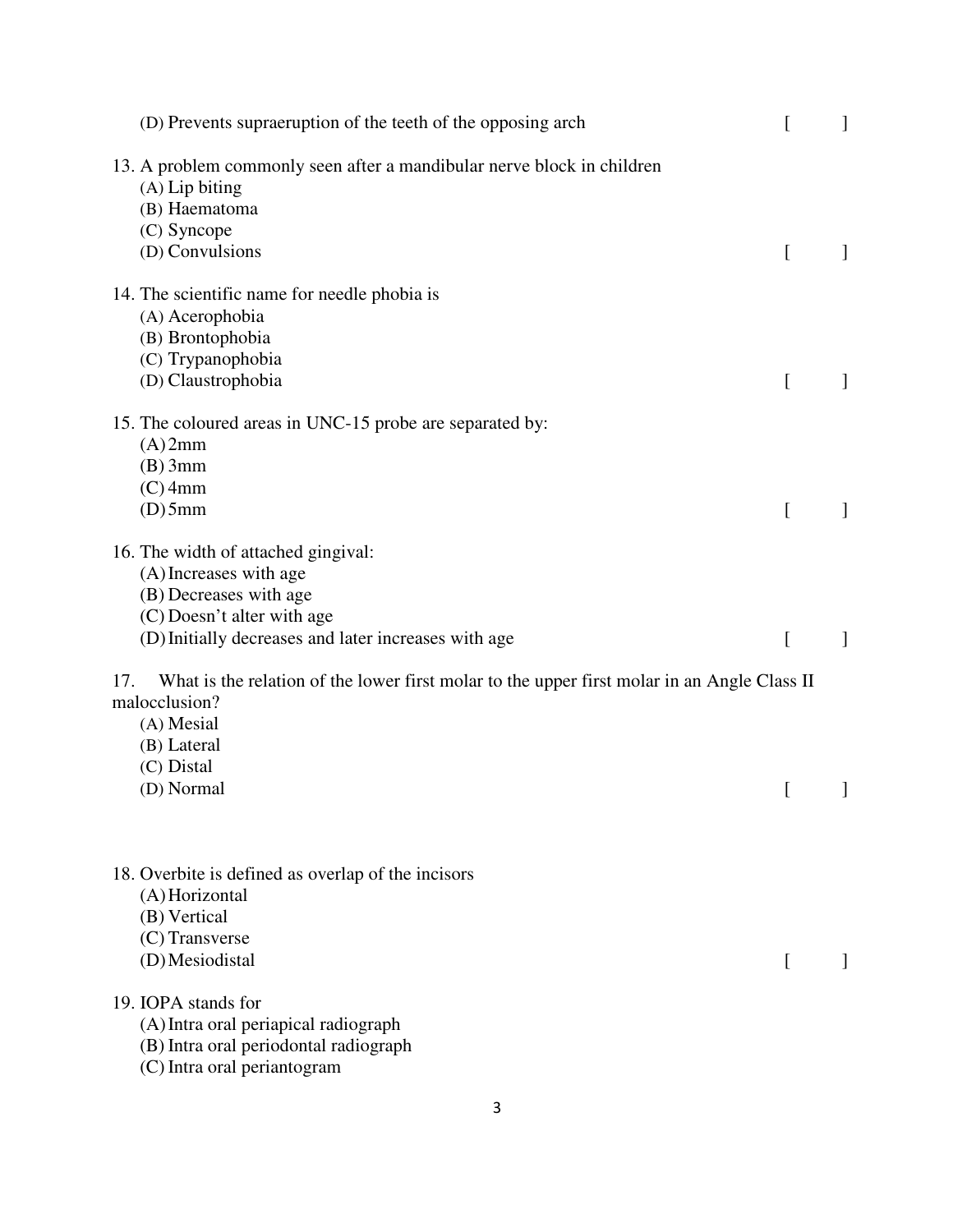| (D) Intraoral Operative Assay                                                                                                                                                                                                                                                                                                   |           | $\perp$ |
|---------------------------------------------------------------------------------------------------------------------------------------------------------------------------------------------------------------------------------------------------------------------------------------------------------------------------------|-----------|---------|
| 20. Cotton wool appearance present in<br>(A) Hodkins Lymphoma<br>(B) Pagets disease<br>(C) Ameloblastoma<br>(D) Osteomyelitis                                                                                                                                                                                                   | L         |         |
| 21. Trigeminal nerve is<br>$(A)$ Motor<br>(B) Sensory<br>(C) C. Mixed<br>(D) None of the above                                                                                                                                                                                                                                  | $\lfloor$ |         |
| 22. Amelogenesis Imperfecta is<br>(A) Hereditary enamel defects resulting from single gene mutations;<br>(B) Hereditary enamel defects resulting from multiple gene mutations<br>(C) Hereditary dentinal defects resulting from single gene mutations<br>(D) Hereditary dentinal defects resulting from multiple gene mutations | L         | $\perp$ |
| 23. Missing factor for Hemophillia A<br>$(A)$ Factor XI<br>(B) Factor VIII<br>$(C)$ Factor IX<br>(D) Factor VIII & XI                                                                                                                                                                                                           | L         |         |
| 24. Leukemia is<br>(A) Malignant proliferation of red blood cells<br>(B) Malignant proliferation of White blood cells<br>(C) Malignant proliferation of platelets<br>(D) Malignant proliferation of red & white blood cells                                                                                                     | I         |         |
| 25. If a child is under steroid therapy, the extraction to be done under<br>(A) Normal dose of steroid pre operatively<br>(B) Doubled dose of steroid preoperatively<br>(C) Double the dose of steroid postoperatively<br>(D) Stop steroid pre operatively                                                                      | $\Gamma$  |         |

26. In hepatic failure the bleeding problems occurs due to the deficiency of Vitamin K dependent factors,

- (A) II,VII,IX  $\&$  X
- (B) II, VII,IX & XI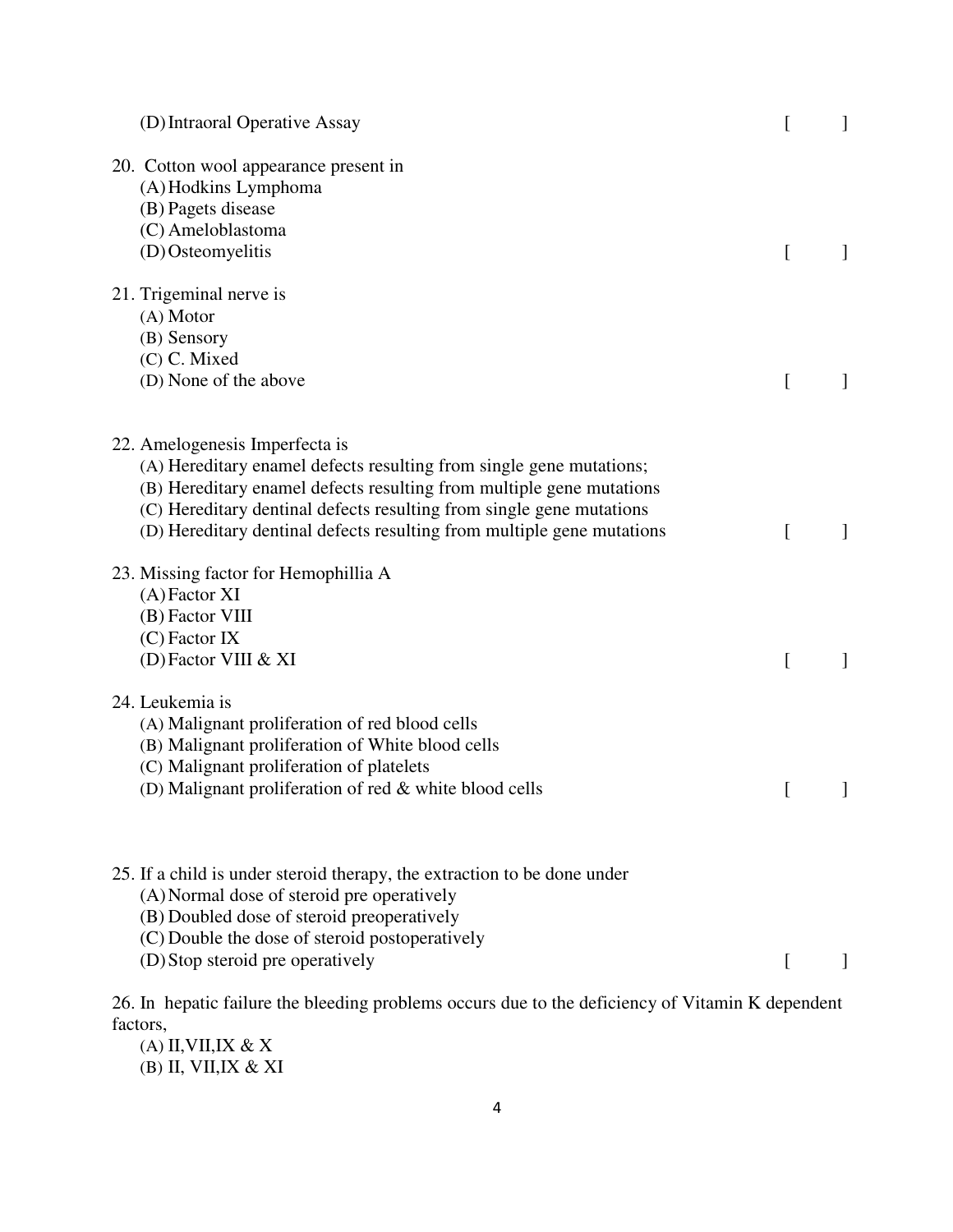| $(C)$ II, VII, X & XI<br>(D) II, VII, VIII & XI                                                                                                                                                                                                                           | $\mathsf{L}$ |              |
|---------------------------------------------------------------------------------------------------------------------------------------------------------------------------------------------------------------------------------------------------------------------------|--------------|--------------|
| 27. Lateral luxation injuries which one is false;<br>(A) Should be left to reposition naturally<br>(B) May cause occlusal interference                                                                                                                                    |              |              |
| (C) Involving open apex teeth have a better prognosis for pulp vitality than closed apex teeth<br>(D) Involve fractures of the alveolar plates                                                                                                                            |              | J            |
| 28. Cephalometrically true is<br>(A) SNA (sella-nasion-A point) angle describes the relationship of the mandible to the cranial base<br>(B) ANB angle is obtained by subtracting angle SNA from SNB (sella-nasion-B point)<br>(C) Frankfort plane joins porion and nasion |              |              |
| (D) Mandibular plane joins gonion and menton                                                                                                                                                                                                                              | L            | 1            |
| 29. A persistent thumb-sucking habit may produce except:<br>(A) An increased overbite<br>(B) An asymmetric increase in overjet<br>(C) A buccal segment crossbite<br>(D) An adaptive tongue thrust                                                                         | L            |              |
| 30. Caldwell-Luc procedure is for :<br>$(A)$ Antrum<br>(B) Mandible<br>$(C)$ Orbit<br>$(D)$ Ear                                                                                                                                                                           | $\Gamma$     | $\mathbf{I}$ |
| 31. Bimaxillary proclination:<br>(A) Represents inclination of the upper / lower incisors less than the mean for Caucasians<br>(B) Is common in Caucasians                                                                                                                |              |              |
| (C) Results when lip pressure is higher than tongue pressure<br>(D) May exist with incisor relationship class I                                                                                                                                                           |              |              |
| 32. Factors that may aggravate an already increased overjet include:<br>(A) A persistent thumb-sucking habit<br>(B) Upper arch crowding<br>(C) A bilateral buccal segment crossbite                                                                                       |              |              |
| (D) Both $A & B$                                                                                                                                                                                                                                                          | $\lceil$     |              |
| 33. Nitrous oxide when used for inhalational sedation:<br>(A) May cause hypoxia                                                                                                                                                                                           |              |              |
| (B) Is stored in metal cylinders in both liquid and gaseous states                                                                                                                                                                                                        |              |              |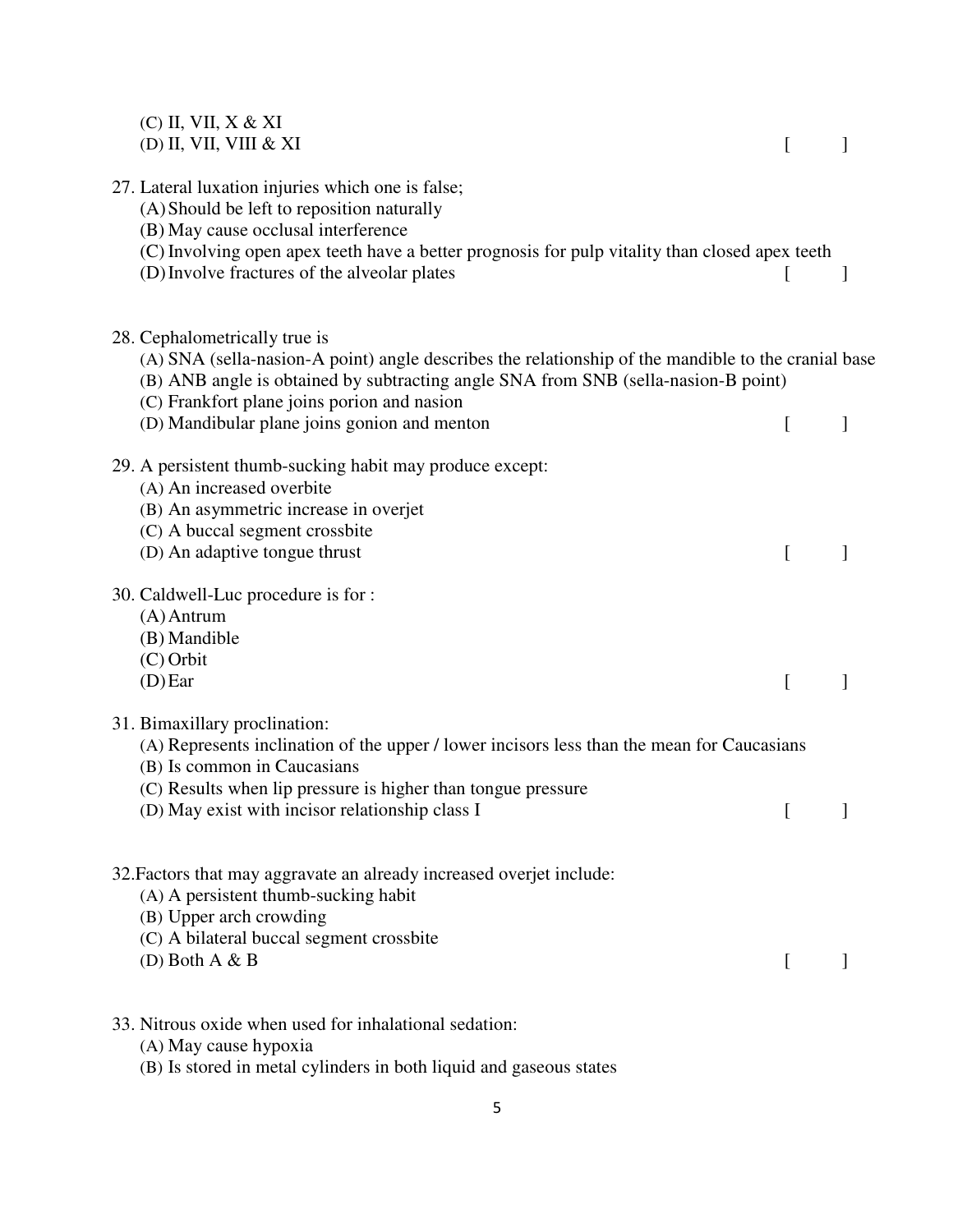| (C) Must always be administered with oxygen<br>(D) All the above                                                                                                                                                                                                                                                                                                                       | L |  |
|----------------------------------------------------------------------------------------------------------------------------------------------------------------------------------------------------------------------------------------------------------------------------------------------------------------------------------------------------------------------------------------|---|--|
| 34. When removing a lower third molar tooth:<br>(A) Any bone removal should be undertaken with an irrigated bur rather than a chisel and mallet<br>when using local anaesthesia alone<br>(B) Horizontally impacted teeth present the greatest surgical challenge<br>(C) The relationship to the inferior alveolar canal can be determined by radiographic assessment<br>(D) Both B & C | L |  |
| 35. Fibrous dysplasia Except:<br>(A) Can affect a single bone, the craniofacial skeleton or multiple bones<br>(B) Radiographically evolves through radiolucency to ground glass and orange peel appearances<br>(C) May be a feature of Albright's syndrome<br>(D) Forms a sharp, discrete margin with adjacent normal bone                                                             | L |  |
| 36. In patients with cleft lip and palate Except:<br>(A) Dental abnormalities may include missing teeth<br>(B) Speech may be described as hypernasal<br>(C) There may be eustachian tube dysfunction<br>(D) Osseointegrated implants are contraindicated                                                                                                                               | L |  |
| 37. Gingival cysts Except:<br>(A) Are most common in the mandibular premolar region in adults<br>(B) May be multiple in neonates and are referred to as Epstein's pearls or Bohr's nodules<br>(C) Typically range between 1 and 3 cm in diameter<br>(D) Are typically lined by keratinising squamous epithelium                                                                        | L |  |
| 38. Gingival enlargements:<br>(A) Generalised gingival overgrowth may be caused by tacrolimus<br>(B) An epulis may occur in any part of the oral cavity<br>المفارد والمستحدث والمستقر والمستحدث والمتمرون                                                                                                                                                                              |   |  |

- (C) Chronic lymphatic leukaemia is the most frequent type of leukaemia associated with gingival enlargement
- (D) May be caused by an autosomal dominant gene [ ]
	-

- 39. Nasopalatine duct cyst False is,
	- (A) Is typically lined by keratinising stratified squamous epithelium
	- (B) Results in a salty taste in the mouth, which is a recognised presenting sign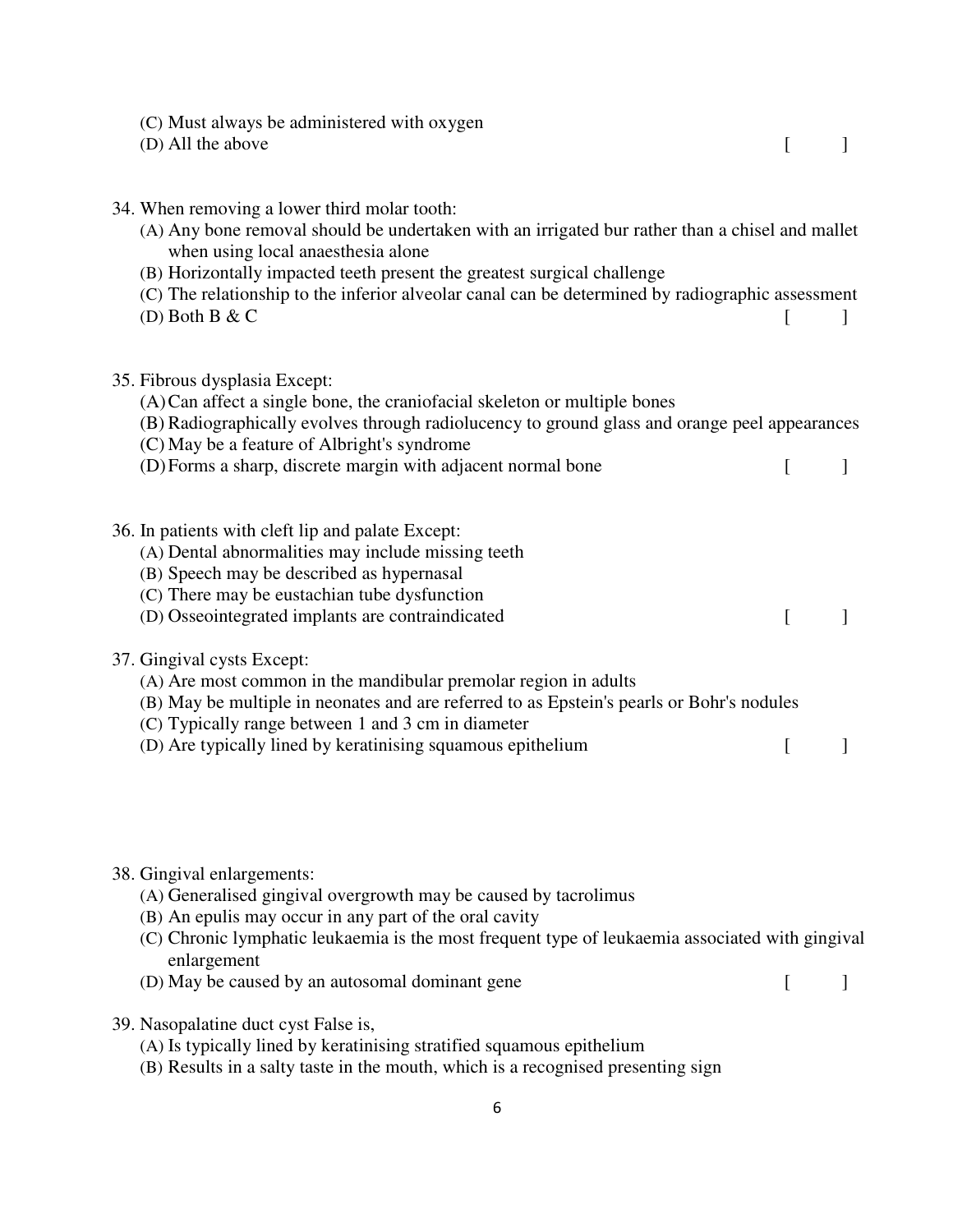| (C) Has a capsule that often enmeshes a neurovascular bundle<br>(D) May cause tilting of the roots of the maxillary central incisor teeth                                                                                                      | [        | 1            |
|------------------------------------------------------------------------------------------------------------------------------------------------------------------------------------------------------------------------------------------------|----------|--------------|
| 40. Carcinoma of the lip:<br>(A) Is equally common on the upper and lower vermilion borders<br>(B) Is principally caused by smoking<br>(C) Usually arises in angular cheilitis<br>(D) Has a generally better prognosis than intra-oral cancers | L        | 1            |
| 41. Area to be affected first in gingivitis is?<br>(A) Attached gingiva<br>(B) Facial marginal gingiva<br>(C) Lingual marginal gingiva                                                                                                         |          |              |
| (D) Interdental papilla                                                                                                                                                                                                                        | L        |              |
| 42. Which of the following is known as "Broadbent phenomenon"?<br>(A) Flush terminal plane<br>(B) Anterior deep bite<br>(C) Ugly duckling stage<br>(D) Infantile swallowing pattern                                                            | $\Gamma$ | $\mathbf{I}$ |
| 43. Large anterior fontanelles, open sutures, macroglossia, enamel hypoplasia are seen in?<br>(A) Craniofacial dysostosis<br>(B) Treacher Collins syndrome<br>(C) Marfan's syndrome                                                            |          |              |
| (D) Down syndrome                                                                                                                                                                                                                              |          |              |
| 44. Pregnant women should avoid?<br>(A) Paracetamol<br>(B) Tetracyclin<br>(C) Diclofenac<br>(D) Ibuprofen                                                                                                                                      |          |              |
| 45. Serial extraction sequence proposed by Tweed is?<br>$(A)$ CD4<br>$(B)$ D4C<br>$(C)$ 4DC                                                                                                                                                    |          |              |
| $(D)$ DC4                                                                                                                                                                                                                                      |          |              |
|                                                                                                                                                                                                                                                |          |              |

46. The appliance given to maintain the space after early loss of second primary molar prior to the eruption of the first permanent molar is?

(A) Gerber appliance

(B) Horse shoe appliance